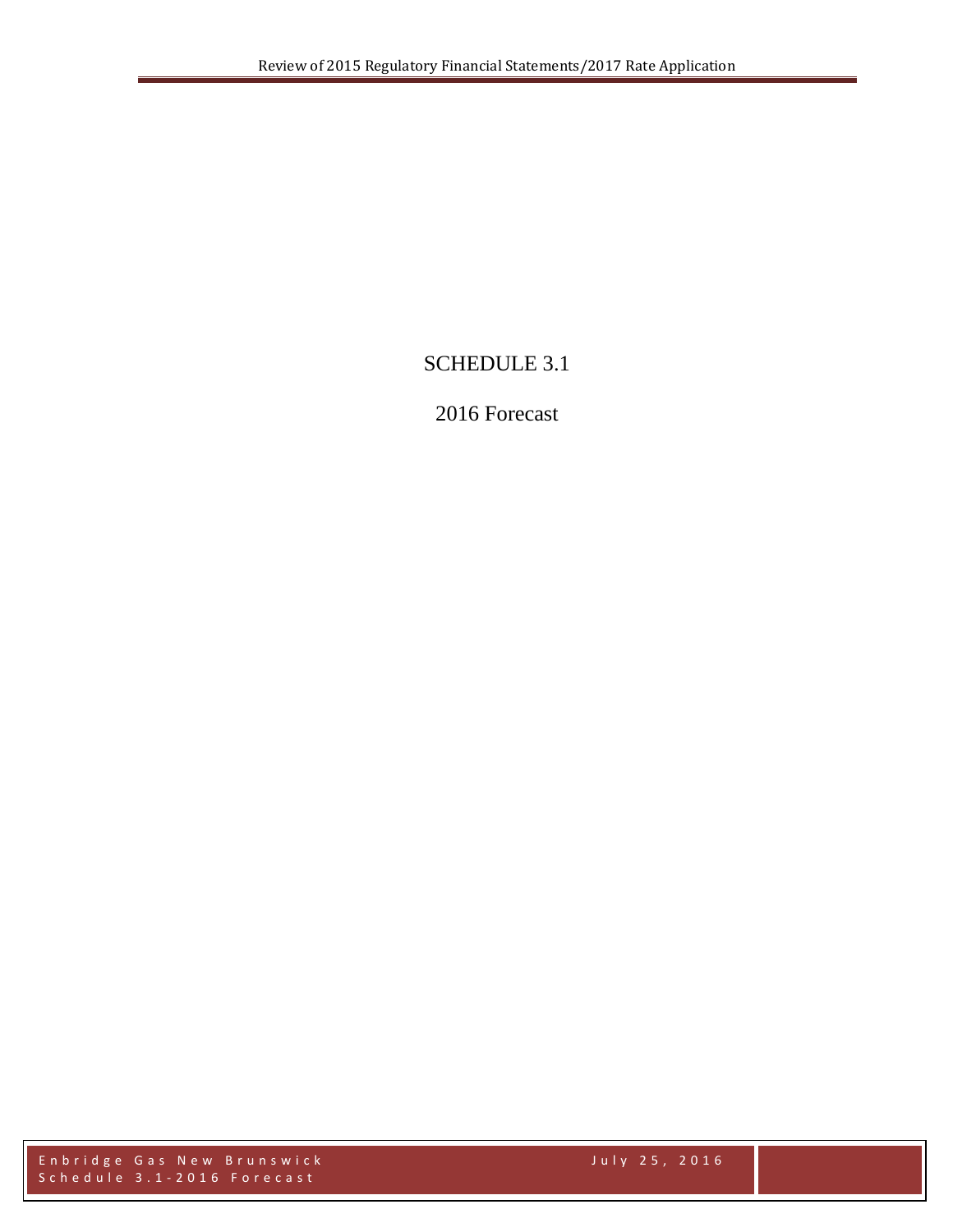**Enbridge Gas New Brunswick** 5+7 Forecast Balance Sheet for Regulatory Purposes As at December 31, 2016

#### **Notice to Reader: Subject to review by the New Brunswick Energy and Utilities Board**

(in thousands of dollars)

| 3              | <b>Assets</b>                                                                                                                              |                         | 2016                      |
|----------------|--------------------------------------------------------------------------------------------------------------------------------------------|-------------------------|---------------------------|
|                | 4 Regulated Assets                                                                                                                         |                         |                           |
| 5<br>6         | <b>Property, Plant and Equipment (Note 2)</b><br>Gas Distributor Plant in Service - Net (includes AFUDC capitalized during 2016 of \$18.4) | \$                      | 173,275                   |
| 7              | <b>Construction Work In Progress - Gas Distributor Plant</b>                                                                               |                         | 1,037                     |
| 8              | <b>Total Property, Plant &amp; Equipment</b>                                                                                               |                         | 174,312                   |
| 9              | <b>Deferred Charges</b>                                                                                                                    |                         |                           |
| 10<br>11<br>12 | Deferred Development Costs - Net (Note 3)<br>Development O&M Capitalized Costs - Net (Note 4)<br><b>Total Deferred Charges</b>             |                         | 1,018<br>88,826<br>89,844 |
| 13             | <b>Short Term Investments</b>                                                                                                              |                         | 2,970                     |
| 14             | <b>Total Regulated Rate Base Assets</b>                                                                                                    |                         | 267,126                   |
|                | 15 Other Regulated Assets (Note 5)                                                                                                         |                         | 18,027                    |
| 16             | <b>Total Regulated Assets</b>                                                                                                              |                         | 285,153                   |
|                | 17 Regulatory Deferral (Note 1)                                                                                                            |                         | 178,093                   |
| 18             | <b>Total Assets</b>                                                                                                                        | $\sqrt[6]{\frac{1}{2}}$ | 463,246                   |
| 19             | <b>Liabilities and Partner's Equity</b>                                                                                                    |                         |                           |
|                | 20 Partner's Equity (Ratebase) (Note 1)                                                                                                    |                         | 129,032                   |
|                | 21 Long-term Advances from Associates and Affiliates (Note 6)                                                                              |                         | 149,500                   |
|                | 22 Other Regulated Liabilities (Note 7)                                                                                                    |                         | 6,621                     |
| 23             |                                                                                                                                            | \$                      | 285,153                   |
|                | 24 Partner's Equity (Regulatory Deferral)                                                                                                  |                         | 178,093                   |
| 25             | <b>Total Liabilities and Equity</b>                                                                                                        | \$                      | 463,246                   |
|                |                                                                                                                                            |                         |                           |

**Financial Statement Effects of Rate Regulation and Legislative Changes –** Note 1 **Rate Base for Regulatory Purposes –** Note 12 **Capital Structure for Regulatory Purposes** – Note 13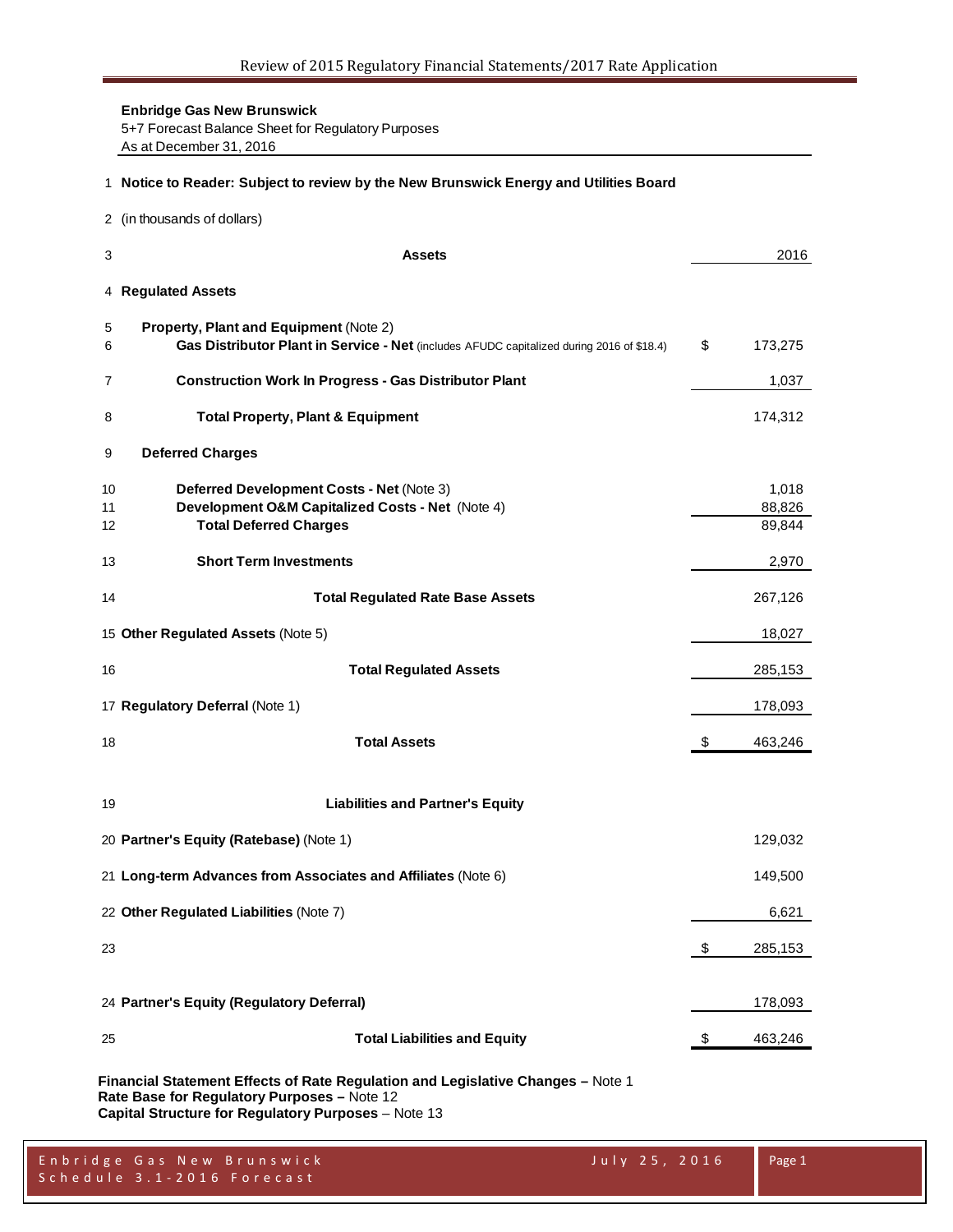Statement of 5+7 Forecasted Income for Regulatory Purposes For the year ended December 31, 2016

#### 1 **Notice to Reader: Subject to review by the New Brunswick Energy and Utilities Board**

2 (in thousands of dollars)

| 3  |                                                                                   | 2016         |
|----|-----------------------------------------------------------------------------------|--------------|
| 4  | <b>Revenue</b>                                                                    |              |
| 5  | <b>Operating Revenue (Note 8)</b>                                                 |              |
| 6  | Gas distribution                                                                  | \$<br>42,638 |
| 7  | Miscellaneous                                                                     | 882          |
| 8  | <b>Allowance for Funds Used During Construction</b>                               | 18           |
| 9  |                                                                                   | 43,538       |
| 10 | <b>Service and Inspections</b>                                                    |              |
| 11 | Revenue                                                                           | 651          |
| 12 | Cost of goods sold                                                                | (379)        |
| 13 |                                                                                   | 272          |
| 14 | <b>Total Revenue</b>                                                              | 43,810       |
|    | 15 Expenses                                                                       |              |
| 16 | <b>Operating Expenses</b>                                                         |              |
| 17 | Operating and maintenance (Note 9)                                                | 11,865       |
| 18 | Transportation (net)                                                              | 1,581        |
| 19 | Total Operating and maintenance expenses                                          | 13,446       |
| 20 | Other Expenses                                                                    | 500          |
| 21 | Bad debt expense                                                                  | 385          |
| 22 | Amortization of Property, Plant and Equipment                                     | 6,580        |
| 23 | <b>Municipal and Other Taxes</b>                                                  | 1,241        |
| 24 | Interest on Amounts Due to Associates & Affiliates and Other Interest (Note 10)   | 7,515        |
| 25 | <b>Amortization of Deferred Development Costs</b>                                 | 2,995        |
| 26 | <b>Total Expenses</b>                                                             | 32,662       |
|    | 27 Income before Extraordinary Items, Regulatory Deferral and Return on Rate Base | 11,148       |
|    | 28 Regulatory Deferral                                                            |              |
|    | 29 Regulated Return on Equity (Note 11)                                           | \$<br>11,148 |
|    |                                                                                   |              |

**Financial Statement Effects of Rate Regulation and Legislative Changes –** Note 1 **Details of Affiliate Transactions** – Note 14

.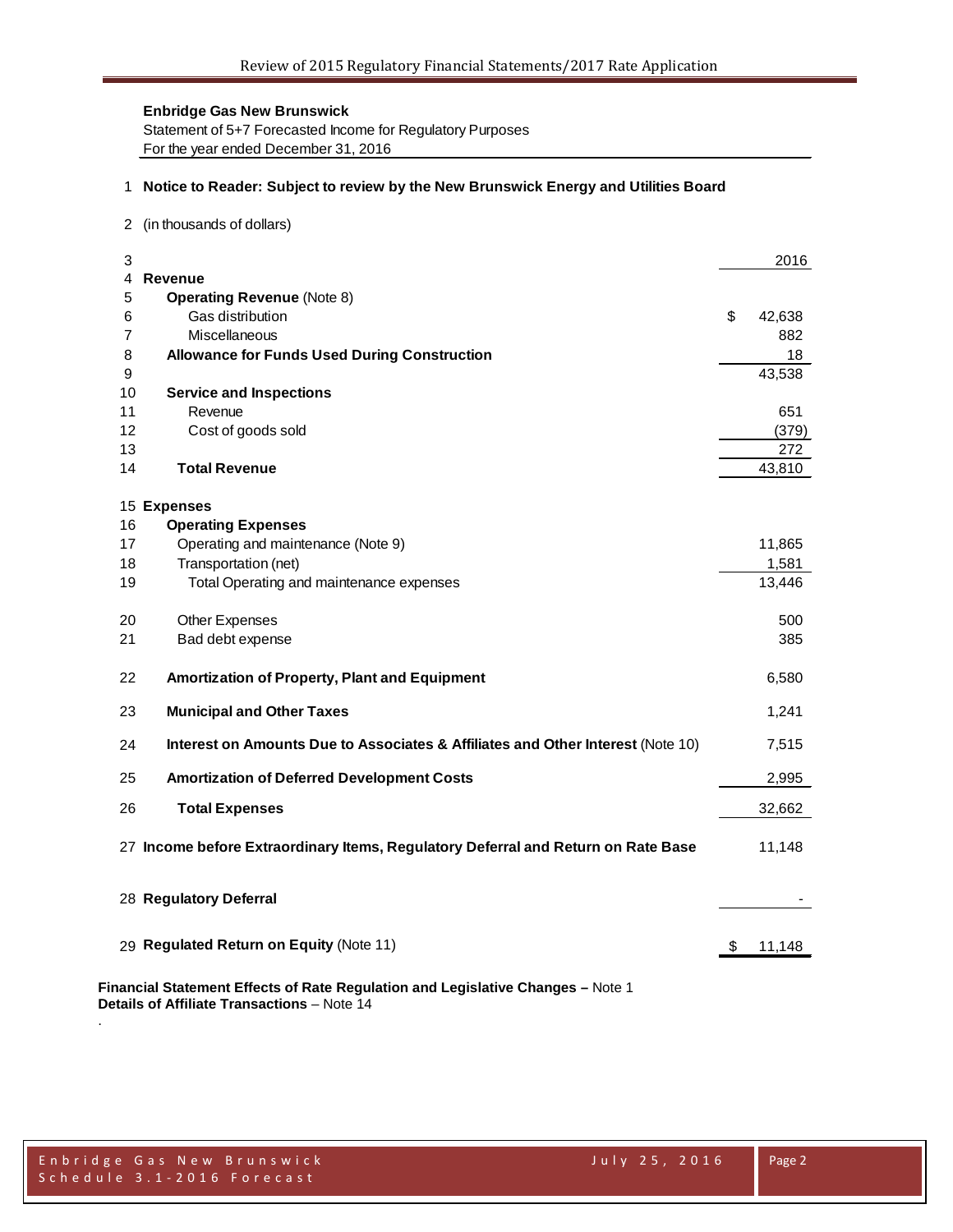Notes to 2016 Forecasted Regulatory Financial Results For the year ended December 31, 2016

#### Note 1 **Financial Statement Effects of Rate Regulation and Legislative Changes**

 The Public Utility's primary business activities are subject to regulation by the New Brunswick Energy and Utilities Board (EUB). The Public Utility follows accounting practices prescribed by its regulator or stipulated in approved ratemaking decisions that are subject to examination and approval by the EUB and are similar to those being used by other enterprises in the gas distribution industry in Canada. Accordingly, the timing and recognition of certain revenues and expenses may differ from that otherwise expected under generally accepted accounting principles (GAAP) applicable to non-regulated operations. The ultimate recoverability of costs incurred is dependent upon the approval of the EUB.

Rate regulation creates differences between the manner in which the Public Utility accounts for

 transactions or events and how they would be accounted for if the Public Utility was not subject to rate regulation. The differences in accounting treatment include:

 The EUB permits an "allowance for funds used during construction" (AFUDC) to be included in the rate base. In addition, AFUDC is included in the cost of property, plant and equipment and is depreciated over future periods as part of the total cost of the related asset, based on the expectation that depreciation expense, including the AFUDC component, will be approved for inclusion in future rates. AFUDC for rate-regulated entities includes both an interest component and a cost of equity component. In the absence of rate regulation, GAAP would permit the capitalization of only the interest component. Therefore, the initial set up of the equity component as a capitalized asset and the corresponding revenue recognized during the construction phase would not be recognized nor would the subsequent depreciation of the asset.

 As prescribed by the EUB, the Public Utility does not recognize gains and losses on the sale of Enbridge Utility Gas (EUG) in the statement of income and uses a purchase gas variance account to defer the gain or loss on sale. Non-regulated enterprises would normally account for the gain or loss in the statement of income or comprehensive income.

 Enbridge Inc., on behalf of the Public Utility, maintains a pension plan which provides defined benefit pension benefits to employees. As prescribed by the EUB, contributions made to the plan are expensed as paid, consistent with the recovery of such costs in rates. Under GAAP, pension costs and obligations for defined benefit pension plans are determined using the projected benefit method and are charged to income as services are rendered.

 The Public Utility had been subject to non-traditional regulation which recognized its immature nature. Unlike many similar utilities, the Public Utility's rates were not set on a cost based methodology. Prior to October 1, 2012, the Public Utility's rates were set exclusively based upon a market based methodology, and were based on a targeted savings over alternate fuel for end use customers. This rate setting methodology had been approved by the EUB for use during the development period after which rates are expected to be cost based.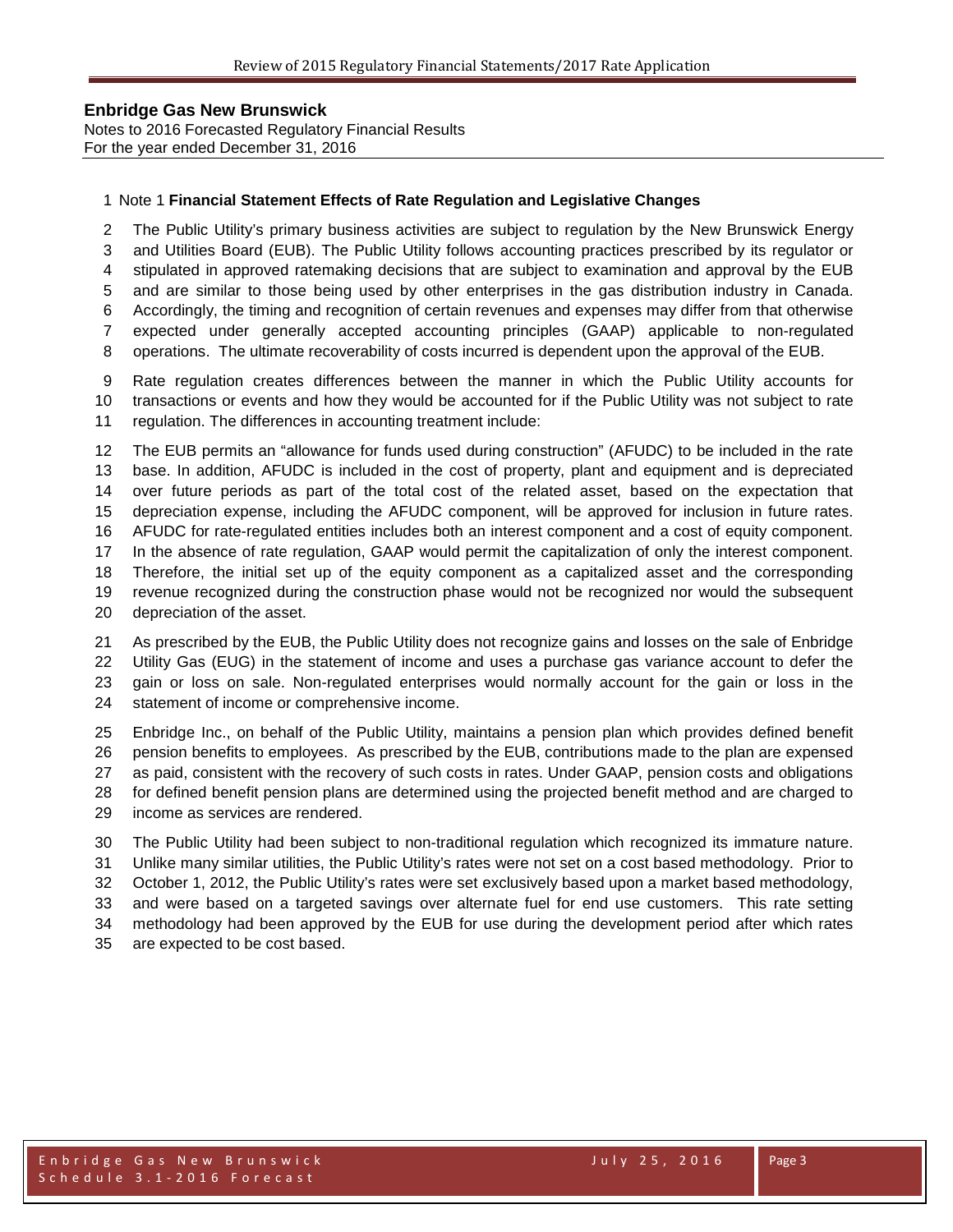Notes to 2016 Forecasted Regulatory Financial Results For the year ended December 31, 2016

#### Note 1 **Financial Statement Effects of Rate Regulation and Legislative Changes (continued)**

In December 2011, the Province of New Brunswick introduced legislation that outlined new rate classes,

and a new rate setting methodology for the Public Utility. The legislation subsequently received

proclamation on January 18, 2012, with the supporting Rates and Tariffs Regulation being filed April 16,

- 2012.
- The legislation noted above also provided direction with regards to the regulatory deferral account, which
- the EUB had historically approved to capture the difference between the Public Utility's regulated
- revenues and its revenue requirement, which non-regulated enterprises would not recognize. Based on
- the legislative changes, the Public Utility is no longer permitted to depreciate, amortize, earn a return on,
- or otherwise consider the regulatory deferral account when calculating its revenue requirement. In
- response to this legislation, the Public Utility has not considered the deferral account for the purpose of
- establishing the revenue requirement. However, it will remain as an asset on Enbridge Gas New Brunswick's balance sheet as it remains an asset of the Public Utility for regulatory purposes. Similarly,
- the capital structure associated with the regulatory deferral account will also remain on the balance

sheet. However, the debt and equity associated with the regulatory deferral account are not considered

when calculating the allowed rate of return for the Public Utility.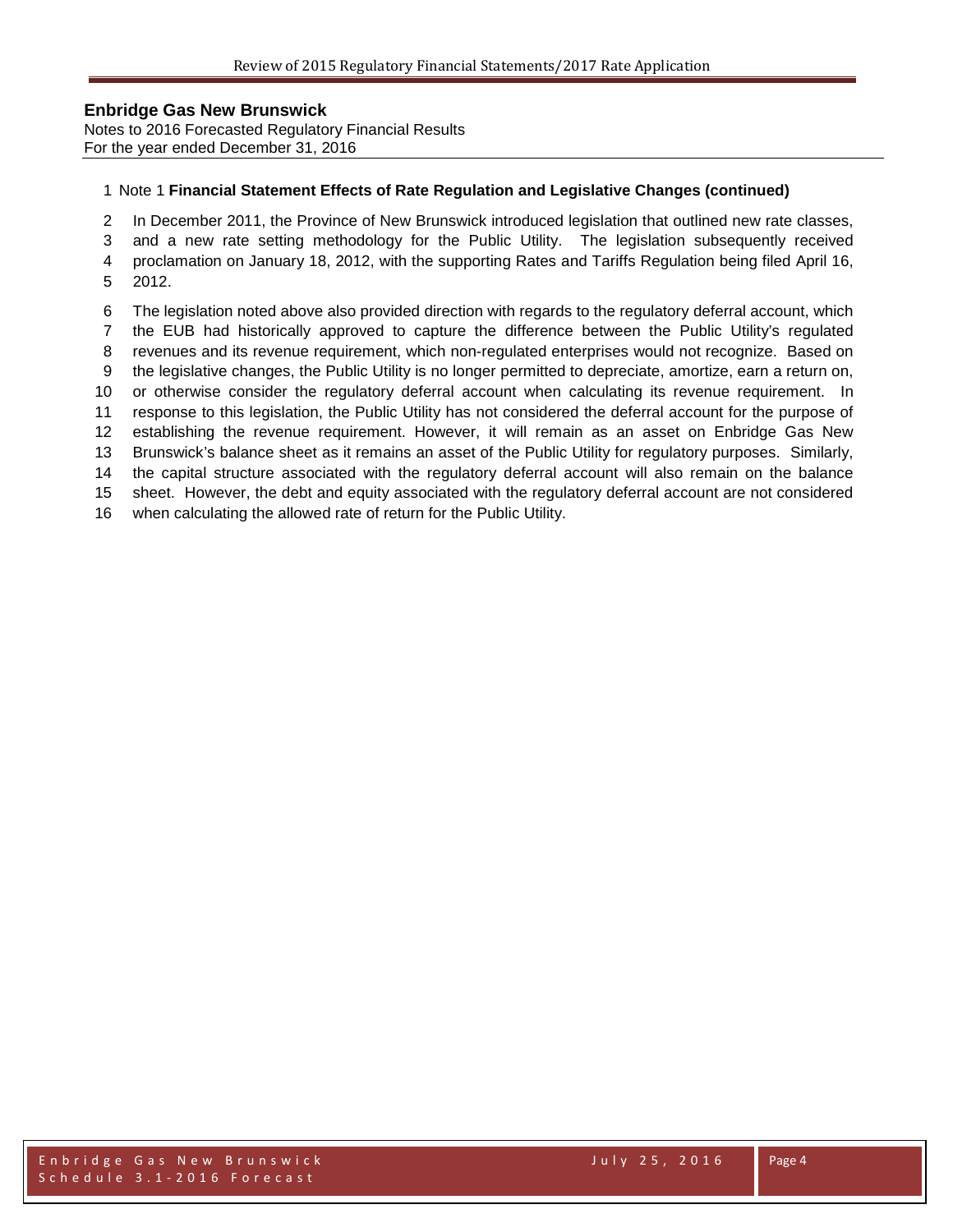Notes to 2016 Forecasted Regulatory Financial Results For the year ended December 31, 2016

(in thousands of dollars)

#### Note 2 **Property, Plant & Equipment**

| 1      |                                   |               |                                    | 2016                     |                          |
|--------|-----------------------------------|---------------|------------------------------------|--------------------------|--------------------------|
| 2<br>3 |                                   | Cost          | <b>Accumulated</b><br>Amortization | <b>Net Book</b><br>Value | Rates of<br>Amortization |
| 4      | Property, plant & equipment       |               |                                    |                          |                          |
|        |                                   |               |                                    |                          |                          |
| 5      | General plant                     |               |                                    |                          |                          |
| 6      | Computer hardware                 | \$<br>925     | \$<br>(525)                        | \$<br>400                | 28.8%/8.87%              |
| 7      | Tools and work equipment          | 1,692         | (1,006)                            | 686                      | 20%/14.53%               |
| 8      | Office furniture and equipment    | 464           | (253)                              | 211                      | 4.4%/6.41%               |
| 9      | Transportation                    | 1,772         | (1, 219)                           | 553                      | 18.45%/6.32%             |
| 10     | Incentives                        | 336           | (150)                              | 186                      | 20.00%                   |
| 11     | Leasehold improvements            | 772           | (691)                              | 81                       | 1                        |
| 12     | Subtotal                          | 5,961         | (3, 844)                           | 2,117                    |                          |
| 13     | Distribution plant                |               |                                    |                          |                          |
| 14     | Land                              | 375           |                                    | 375                      |                          |
| 15     | Rights of way and easements       | 189           |                                    | 189                      |                          |
| 16     | Distribution mains                | 125,001       | (30, 133)                          | 94,868                   | 2.43%/1.64%              |
| 17     | <b>Street services</b>            | 65,034        | (17,663)                           | 47,371                   | 3.83%/1.74%              |
| 18     | Meters and regulators             | 22,599        | (3,918)                            | 18,681                   | 4.46%/7.63%              |
| 19     | <b>Stations</b>                   | 16,079        | (6, 405)                           | 9,674                    | 4.4%/2.82%               |
| 20     | Subtotal                          | 229,277       | (58, 119)                          | 171,158                  |                          |
| 21     | Total plant in service            | 235,238       | (61, 963)                          | 173,275                  |                          |
| 22     | Construction work in progress     | 1,037         |                                    | 1,037                    |                          |
| 23     | Total property, plant & equipment | \$<br>236,275 | \$<br>(61, 963)                    | \$<br>174,312            |                          |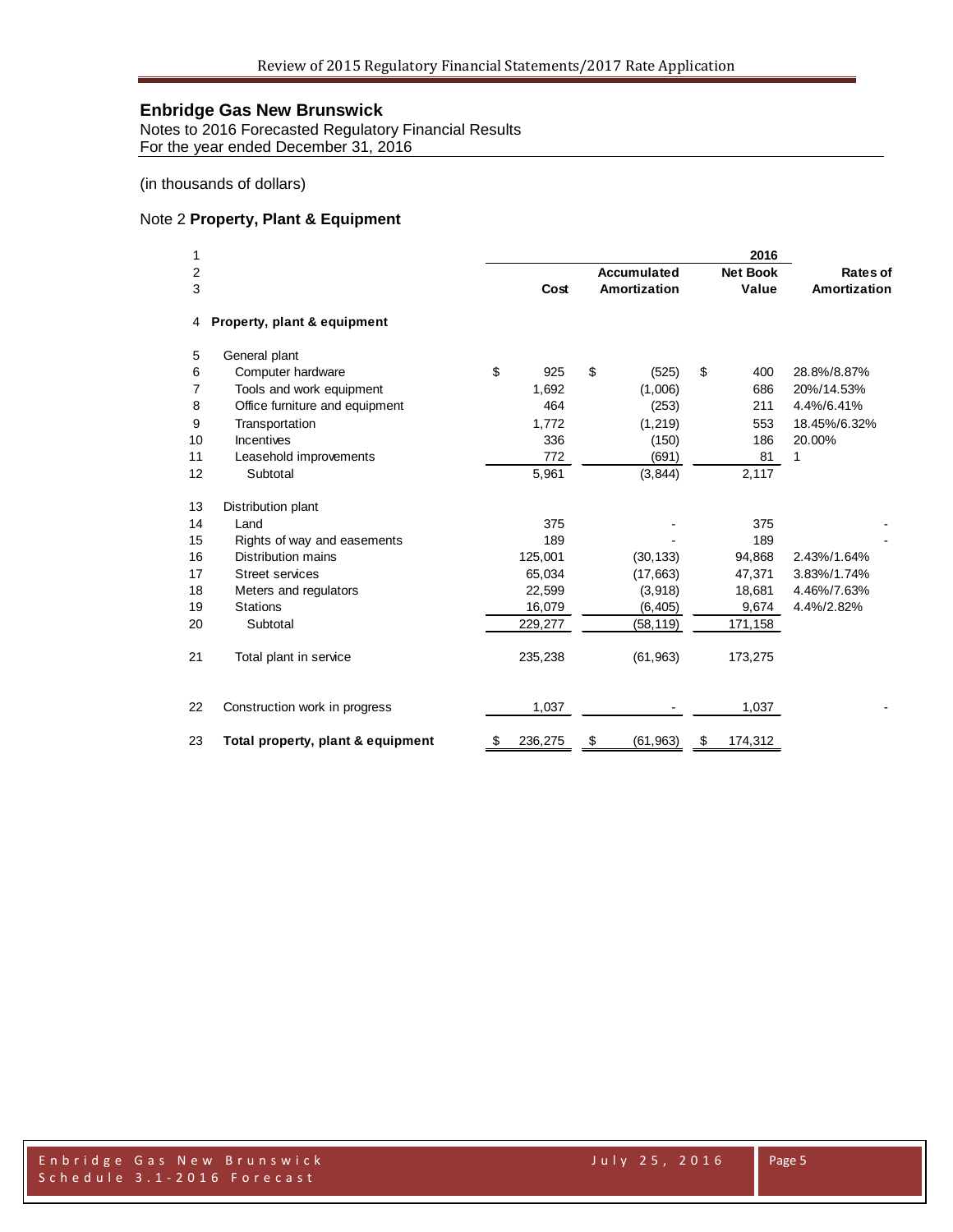Notes to 2016 Forecasted Regulatory Financial Results For the year ended December 31, 2016

(in thousands of dollars)

#### Note 3 **Deferred Development Costs - Net**

|        |                                       |   |                |    |                             | 2016                     |                          |
|--------|---------------------------------------|---|----------------|----|-----------------------------|--------------------------|--------------------------|
| 2<br>3 |                                       |   | Cost           |    | Accumulated<br>Amortization | <b>Net Book</b><br>Value | Rates of<br>Amortization |
| 5      | Franchise fee<br>Intangible Software  | S | 1.500<br>3,255 | \$ | (1,300)<br>(2, 437)         | \$<br>200<br>818         | 5.00%<br>20%/4.96%       |
| 6      | Total deferred development costs, net |   | 4,755          | S  | (3,737)                     | 1.018                    |                          |

#### Note 4 **Development O&M Capitalized Costs – Net**

| 8<br>9 |                                   | Cost    |     | Accumulated<br>Amortization | 2016<br><b>Net Book</b><br>Value | Rates of<br>Amortization |
|--------|-----------------------------------|---------|-----|-----------------------------|----------------------------------|--------------------------|
| 10     | Development O&M capitalized costs | 114.952 | \$. | (26, 126)                   | 88,826                           | 2.43%                    |
| 11     | Total development O&M capitalized | 114.952 | \$. | (26, 126)                   | 88,826                           |                          |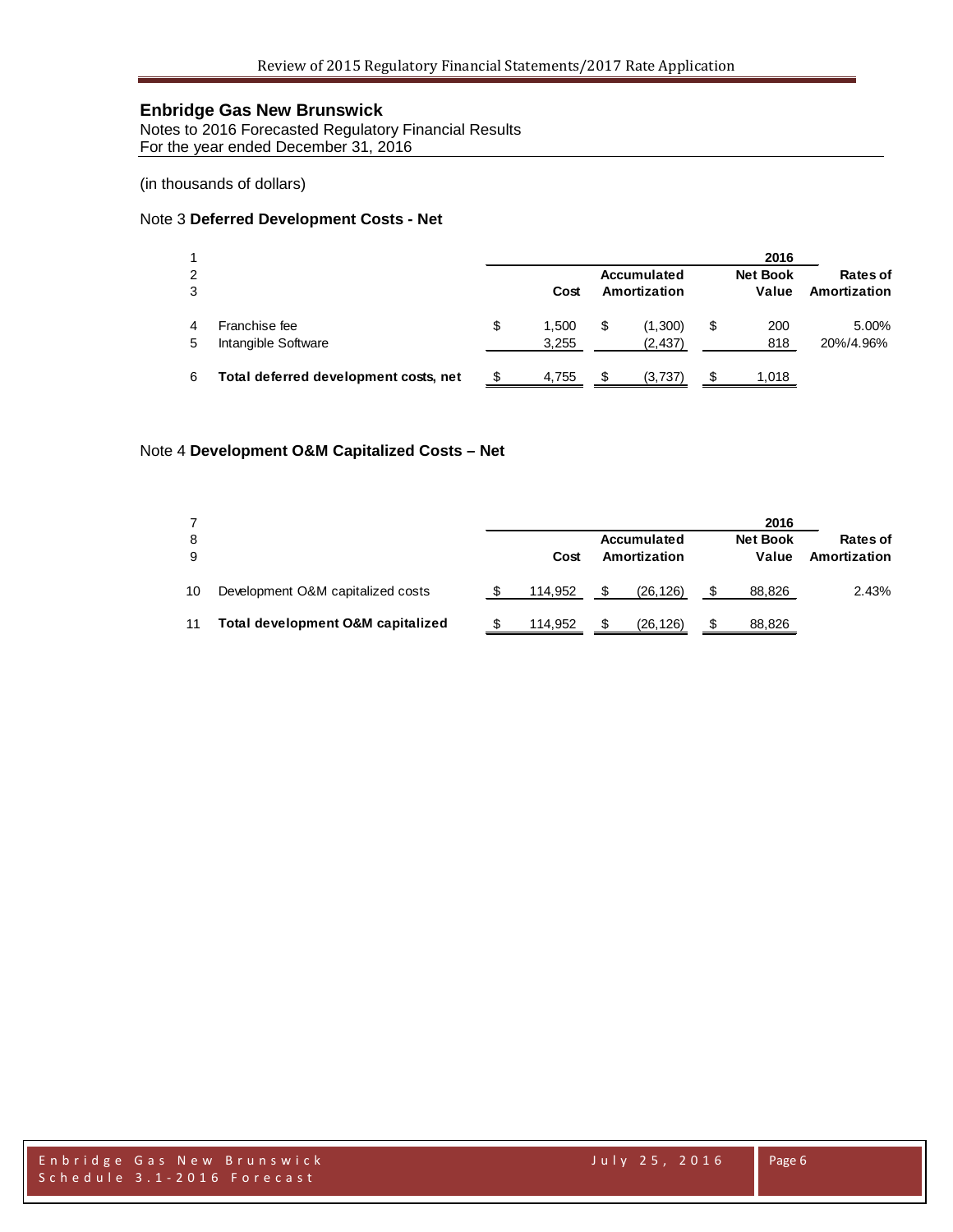Notes to 2016 Forecasted Regulatory Financial Results For the year ended December 31, 2016

(in thousands of dollars)

#### Note 5 **Other Regulated Assets**

| 1 |                               | 2016        |
|---|-------------------------------|-------------|
| 2 | Cash & Short Term Investments | \$<br>4,649 |
| 3 | Accounts Receivable           | 11,958      |
| 4 | Long term receivable          | 373         |
| 5 | Inventory                     | 1,047       |
| 6 |                               | 18,027      |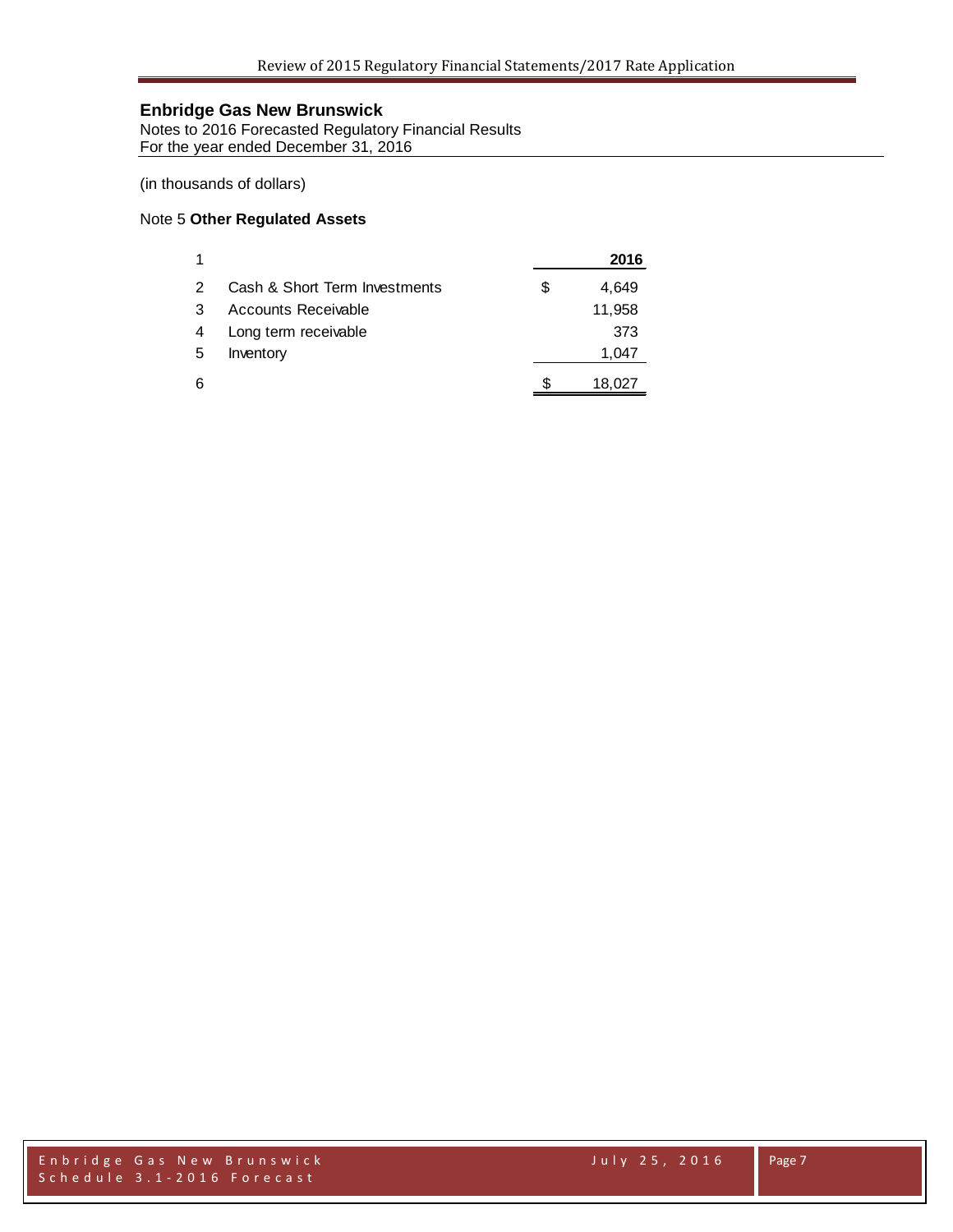Notes to 2016 Forecasted Regulatory Financial Results For the year ended December 31, 2016

(in thousands of dollars)

#### Note 6 **Long-term Advances from Associates and Affiliates**

|                |                                |                   |                      |               |               | 2016                |                  |
|----------------|--------------------------------|-------------------|----------------------|---------------|---------------|---------------------|------------------|
| 2              |                                |                   |                      |               |               | <b>Cost of Debt</b> |                  |
| 3              |                                | <b>Issue Date</b> | <b>Maturity Date</b> | <b>Amount</b> | Enbridge Inc. | <b>EGNB</b>         | <b>Regulated</b> |
| 4              | <b>Promissory Note</b>         | 12-Dec-12         | $31 -$ Jul-16        |               | 5.54%         | 5.85%               | 6.54%            |
| 5              | Promissory Note                | 12-Dec-12         | $9-Dec-19$           | 15,000        | 4.63%         | 5.63%               | 5.63%            |
| 6              | <b>Promissory Note</b>         | 12-Dec-12         | 30-Dec-21            | 14,000        | 3.50%         | 4.50%               | 4.50%            |
| $\overline{7}$ | Promissory Note                | $8 - Jan-13$      | 8-Jan-20             | 7,500         | 3.67%         | 4.67%               | 4.67%            |
| 8              | <b>Promissory Note</b>         | 24-Feb-14         | 26-Feb-18            | 25,000        | 4.16%         | 5.16%               | 5.16%            |
| 9              | Promissory Note                | 24-Mar-14         | 24-Mar-17            | 5,000         | 3.69%         | 4.69%               | 4.69%            |
| 10             | <b>Promissory Note</b>         | 29-Dec-14         | 28-Dec-18            | 21,000        | 3.72%         | 4.72%               | 4.72%            |
| 11             | <b>Promissory Note</b>         | 30-Mar-15         | 29-Mar-19            | 6,000         | 3.45%         | 4.45%               | 4.45%            |
| 12             | <b>Promissory Note</b>         | 15-Sep-15         | 15-Sep-19            | 18,000        | 3.84%         | 4.84%               | 4.84%            |
| 13             | <b>Promissory Note</b>         | 15-Sep-15         | 15-Sep-20            | 18,000        | 4.23%         | 5.23%               | 5.23%            |
| 14             | Promissory Note                | $31 -$ Jul $-16$  | 31-Dec-21            | 20,000        | 3.70%         | 4.70%               | 4.70%            |
| 15             | Total long-term advances       |                   |                      |               |               |                     |                  |
| 16             | from associates and affiliates |                   |                      | \$<br>149,500 | 4.07%         | 4.89%               | 5.07%            |

The cost of debt of EGNB is limited to the actual borrowing rate of Enbridge Inc. plus 1%.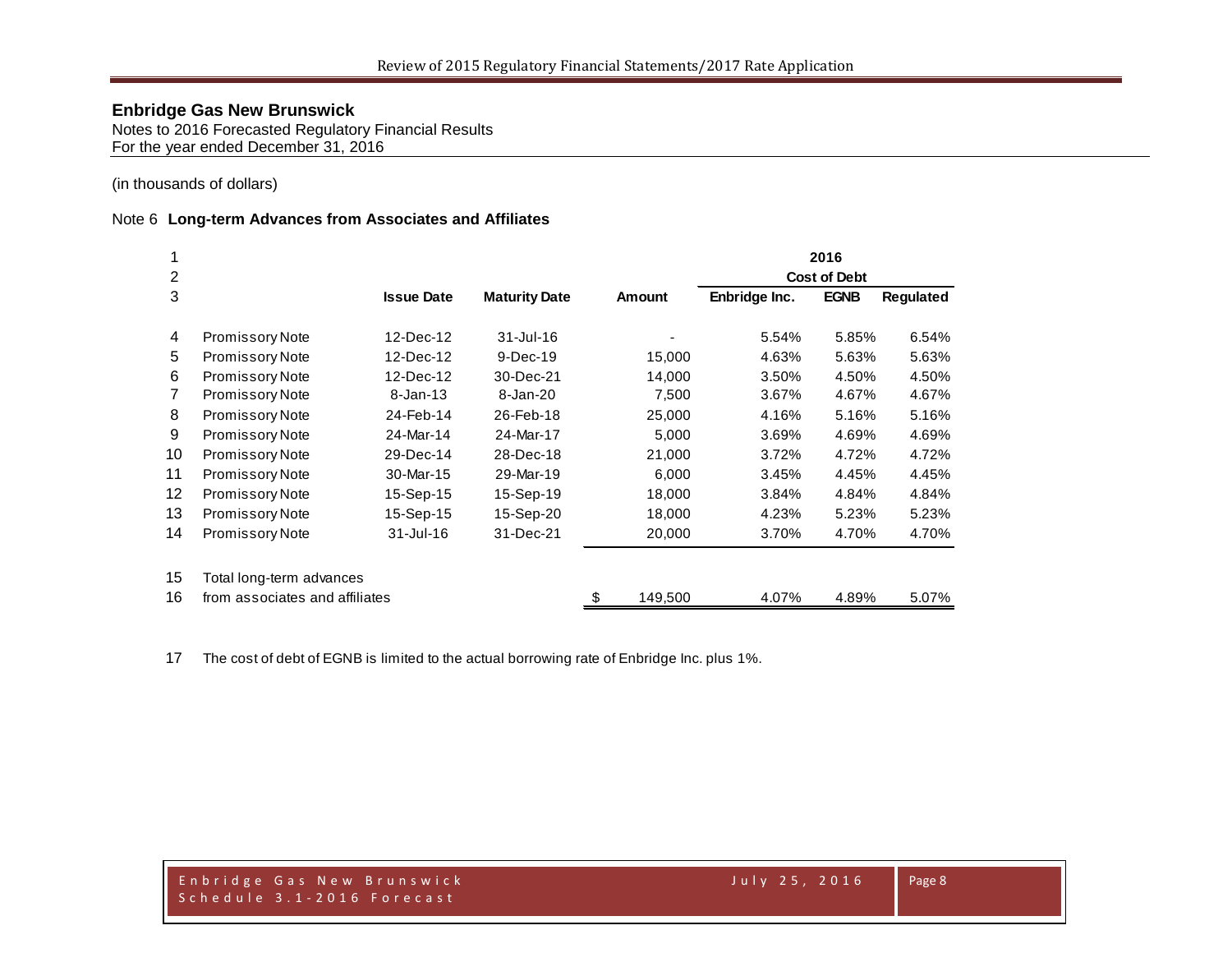Notes to 2016 Forecasted Regulatory Financial Results For the year ended December 31, 2016

(in thousands of dollars)

#### Note 7 **Other Regulated Liabilities**

| 1                                                | 2016  |
|--------------------------------------------------|-------|
| 2 Short Term Indebtedness                        | \$    |
| 3 Accounts Payable                               | 4,610 |
| 4 Long Term Payable                              | 334   |
| 5 Long Term Deferred Post Employment Liabilities | 1,677 |
| 6                                                | 6,621 |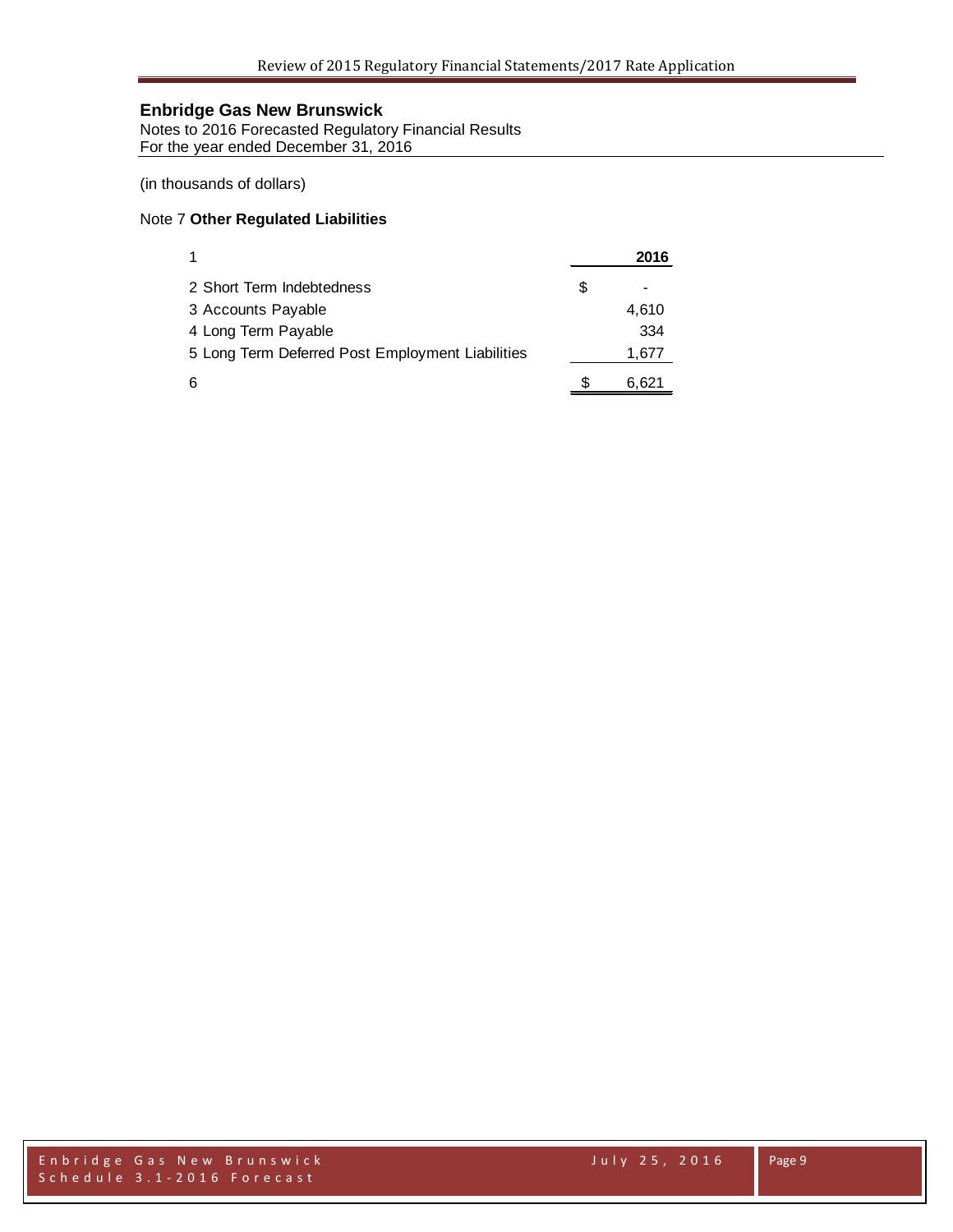Notes to 2016 Forecasted Regulatory Financial Results For the year ended December 31, 2016

(in thousands of dollars)

#### Note 8 **Operating Revenue**

#### **a. Gas Distribution**

| 1                                                                                                                                                                                                                   | 2016 |                                                    |                                        |                                           |  |
|---------------------------------------------------------------------------------------------------------------------------------------------------------------------------------------------------------------------|------|----------------------------------------------------|----------------------------------------|-------------------------------------------|--|
| 2<br>3                                                                                                                                                                                                              |      | Revenue                                            |                                        | <b>Customers Throughput</b><br>TJs        |  |
| 4 Small General Service (SGS)<br>5 Mid-General Service (MGS)<br>Large General Service (LGS)<br>6<br>7 Contract General Service (CGS)<br>Industrial Contract General Service (ICGS)<br>8<br>9 Off-Peak Service (OPS) | \$   | 5,208<br>12,312<br>12,231<br>5,870<br>6,843<br>174 | 8,180<br>3,024<br>388<br>76<br>9<br>16 | 581<br>986<br>1,347<br>864<br>1,862<br>27 |  |
| 10 Total                                                                                                                                                                                                            |      | 42,638                                             | 11,693                                 | 5,667                                     |  |

11 1 Terajoule (TJ) = 1,000 Gigajoules (GJ)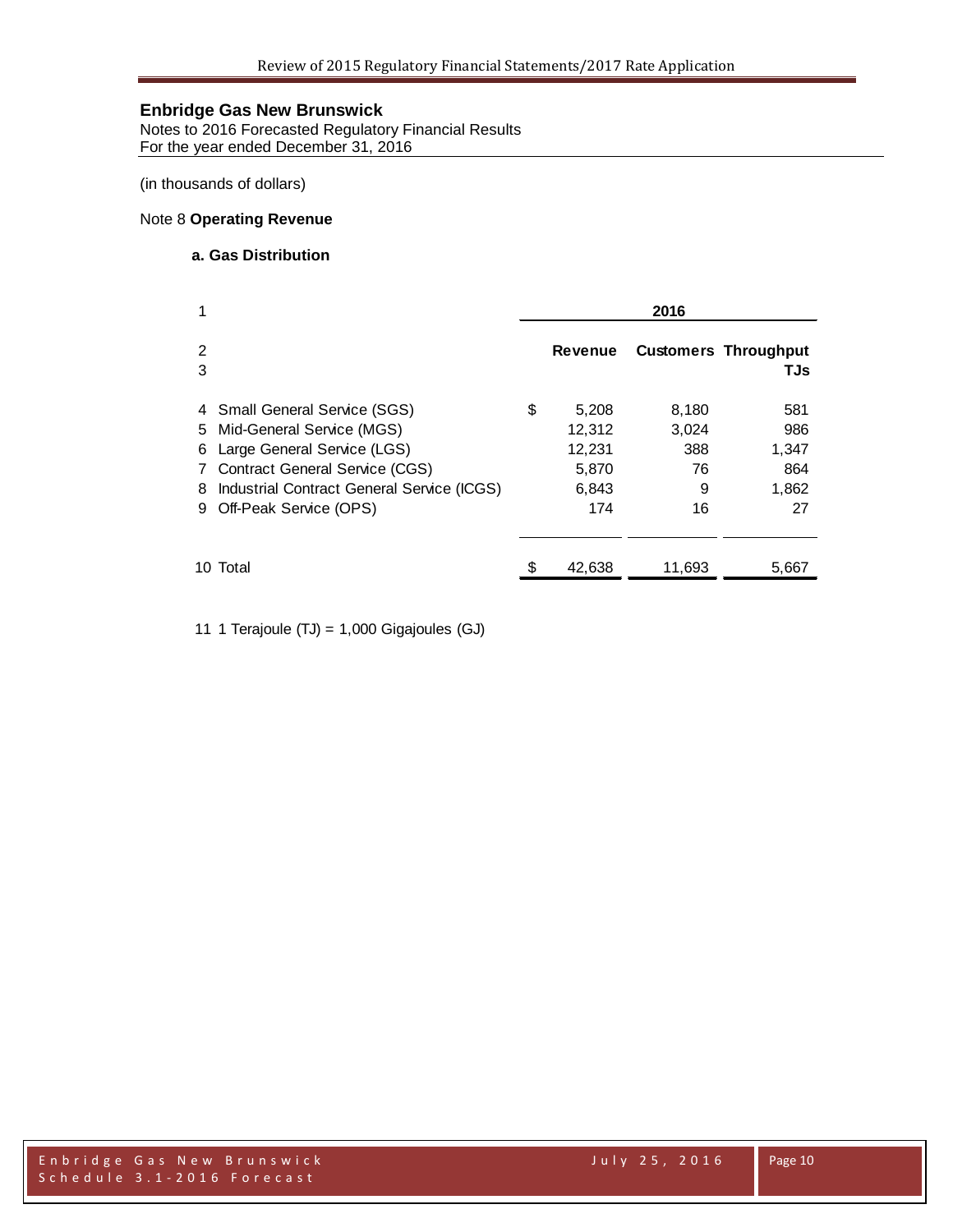Notes to 2016 Forecasted Regulatory Financial Results For the year ended December 31, 2016

(in thousands of dollars)

#### Note 8 **Operating Revenue (continued)**

### **b. Miscellaneous**

|                                                                 |    | 2016       |
|-----------------------------------------------------------------|----|------------|
| 2 Agent billing and collection<br>3 Other miscellaneous revenue | £. | 176<br>706 |
| 4 Total miscellaneous                                           |    | 882        |

#### 5 **Details of Agent Billing and Collection Revenue**

| 6 | (in dollars)                                  | 2016      |
|---|-----------------------------------------------|-----------|
|   | 8 Small General Service (SGS)                 | \$122,914 |
|   | 9 Mid-General Service (MGS)                   | 37,570    |
|   | 10 Large General Service (LGS)                | 12,171    |
|   | 11 Contract General Service (CGS)             | 2,081     |
|   | 12 Industrial Contract General Service (ICGS) | 349       |
|   | 13 Off-Peak Service (OPS)                     | 703       |
|   |                                               |           |
|   | 14 Total agent billing and collection revenue | 175,788   |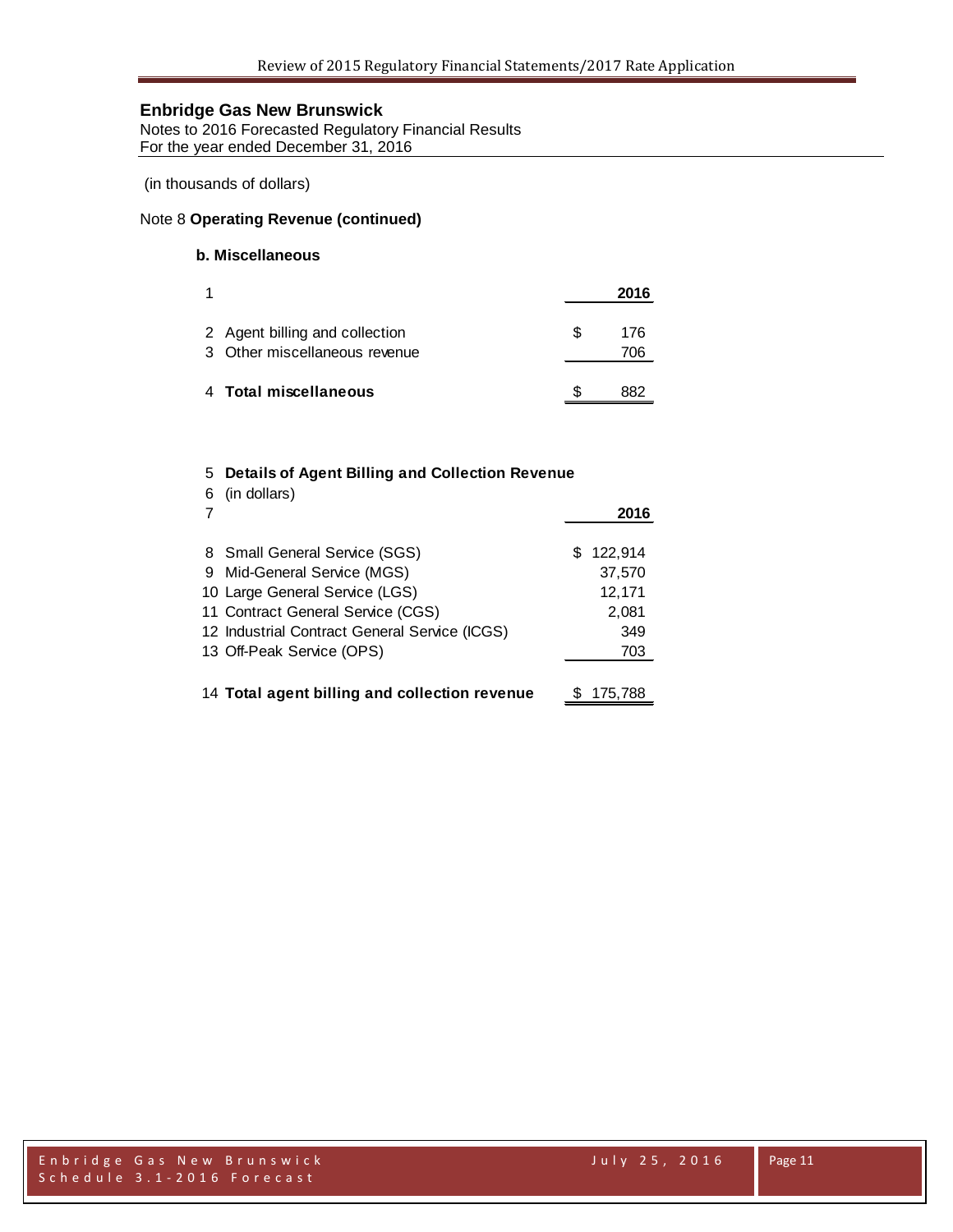Notes to 2016 Forecasted Regulatory Financial Results For the year ended December 31, 2016

(in thousands of dollars)

#### Note 9 **Operating and Maintenance Expenses**

| 1  |                                           | 2016        |
|----|-------------------------------------------|-------------|
|    |                                           |             |
| 2  | Corporate management                      | \$<br>1,149 |
| 3  | Corporate administration                  | 393         |
| 4  | Financial reporting                       | 1,222       |
| 5  | Information technology                    | 1,342       |
| 6  | Regulatory & upstream                     | 984         |
| 7  | Sales & marketing                         | 1,244       |
| 8  | Distribution & maintenance                | 5,334       |
| 9  | Customer care                             | 1,338       |
| 10 | Human resources                           | 2,671       |
| 11 | Gas transportation and related activities | 1,581       |
|    |                                           |             |
| 12 | Total prior to capitalization             | 17,258      |
|    |                                           |             |
| 13 | Property, plant & equipment               | 3,812       |
|    |                                           |             |
| 14 | <b>Total capitalized</b>                  | 3,812       |
|    |                                           |             |
| 15 | Total expense                             | 13,446      |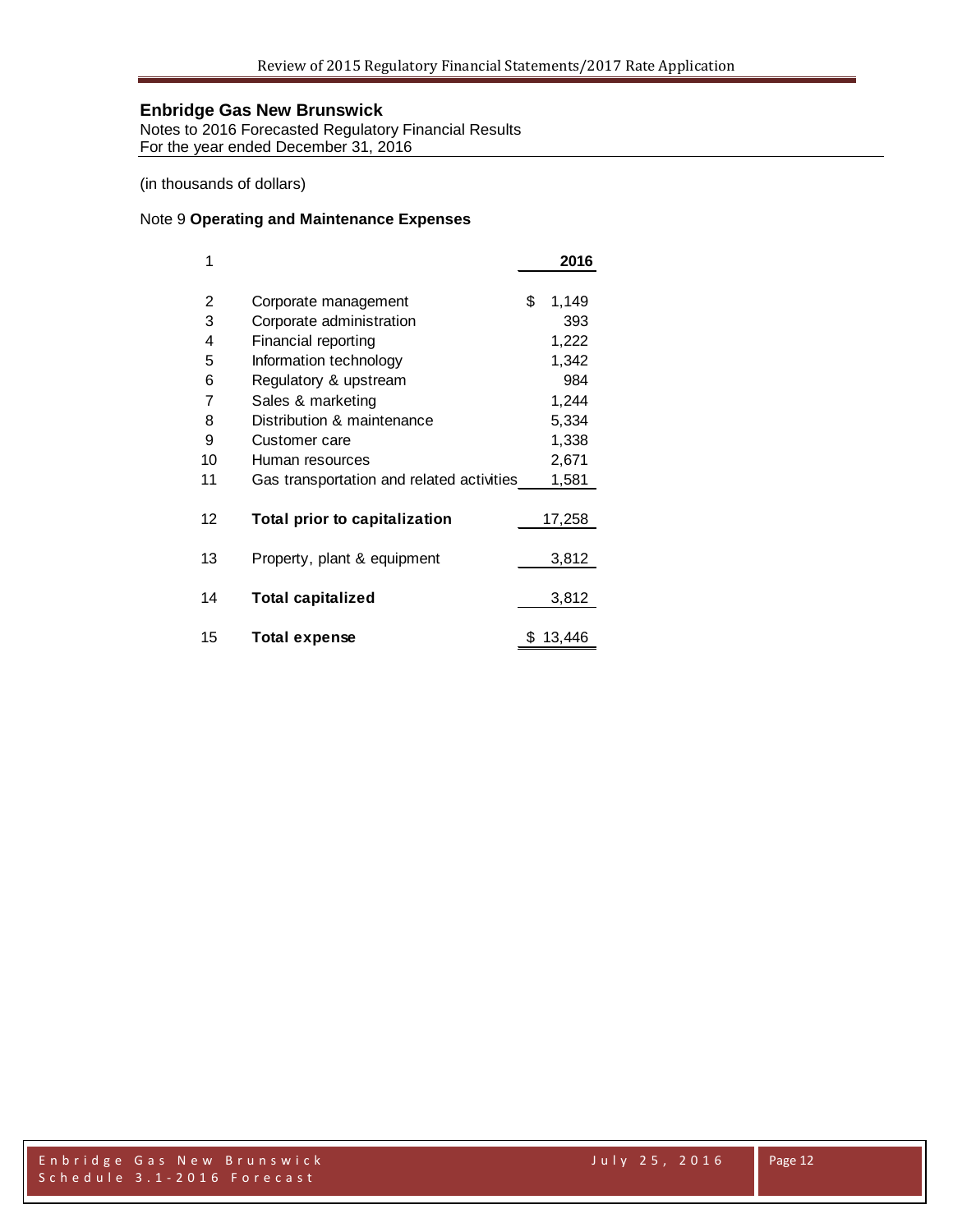Notes to 2016 Forecasted Regulatory Financial Results For the year ended December 31, 2016

(in thousands of dollars)

#### Note 10 **Interest on Amounts Due to Associates & Affiliates and Other Interest**

|                                                                                                    | 2016  |
|----------------------------------------------------------------------------------------------------|-------|
| Interest on long-term debt<br>AIDC - allowance for funds used during construction (debt component) | 7.507 |
| Total interest on amounts due to associates & affiliates and other interest                        | 7.515 |

#### Note 11 **Regulated Return on Equity**

| 5 |                                                                        |   | 2016    |
|---|------------------------------------------------------------------------|---|---------|
| 6 | Regulated return on equity - Calculated                                | S | 13.200  |
|   | Disallowed return as per Matter 306                                    |   | (2,062) |
| 8 | AEDC - allowance for funds used during construction (equity component) |   | 10      |
| 9 | Total regulated return on equity                                       |   | 11.148  |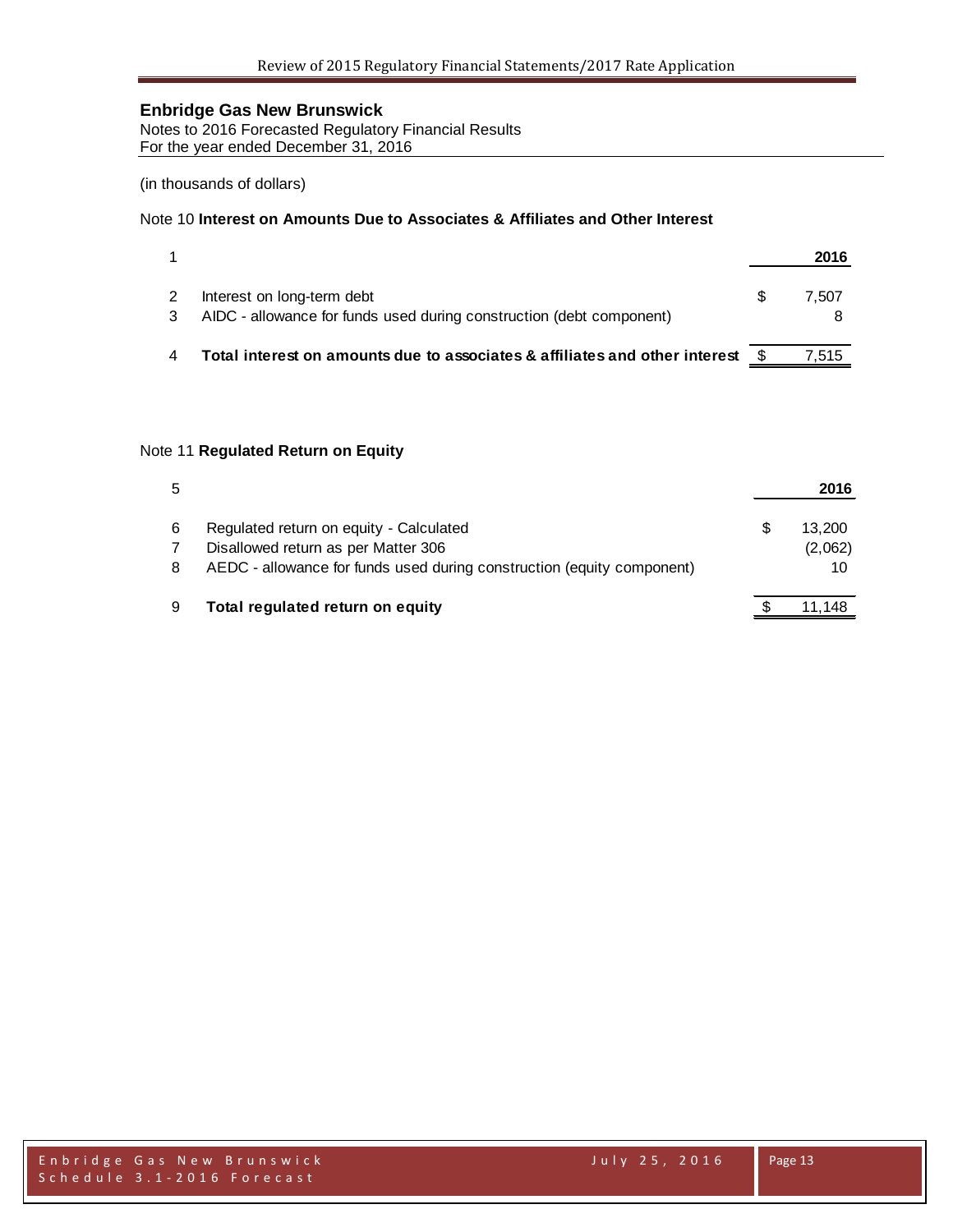Notes to 2016 Forecasted Regulatory Financial Results For the year ended December 31, 2016

(in thousands of dollars)

#### Note 12 **Rate Base for Regulatory Purposes**

| 1  |                                   | 2016          |  |
|----|-----------------------------------|---------------|--|
| 2  | Property, plant & equipment       |               |  |
| 3  | Cost                              | \$<br>235,238 |  |
| 4  | Accumulated amortization          | (61, 963)     |  |
| 5  | <b>Net</b>                        | 173,275       |  |
| 6  | <b>Deferred charges</b>           |               |  |
| 7  | Franchise fee, at cost            | 1,500         |  |
| 8  | Accumulated amortization          | (1, 300)      |  |
| 9  | <b>Net</b>                        | 200           |  |
| 10 | Development O&M capitalized costs | 114,952       |  |
| 11 | Accumulated amortization          | (26, 126)     |  |
| 12 | <b>Net</b>                        | 88,826        |  |
| 13 | Intangible Software               | 3,255         |  |
| 14 | Accumulated amortization          | (2, 437)      |  |
| 15 | Net                               | 818           |  |
| 16 | Deferral account                  |               |  |
| 17 | <b>Total deferred charges</b>     | 89,844        |  |
| 18 | <b>Term deposit</b>               | 2,970         |  |
| 19 | <b>Working capital allowance</b>  | 2,063         |  |
| 20 | <b>Total rate base</b>            | \$<br>268,152 |  |
| 21 | Average rate base                 | \$<br>269,113 |  |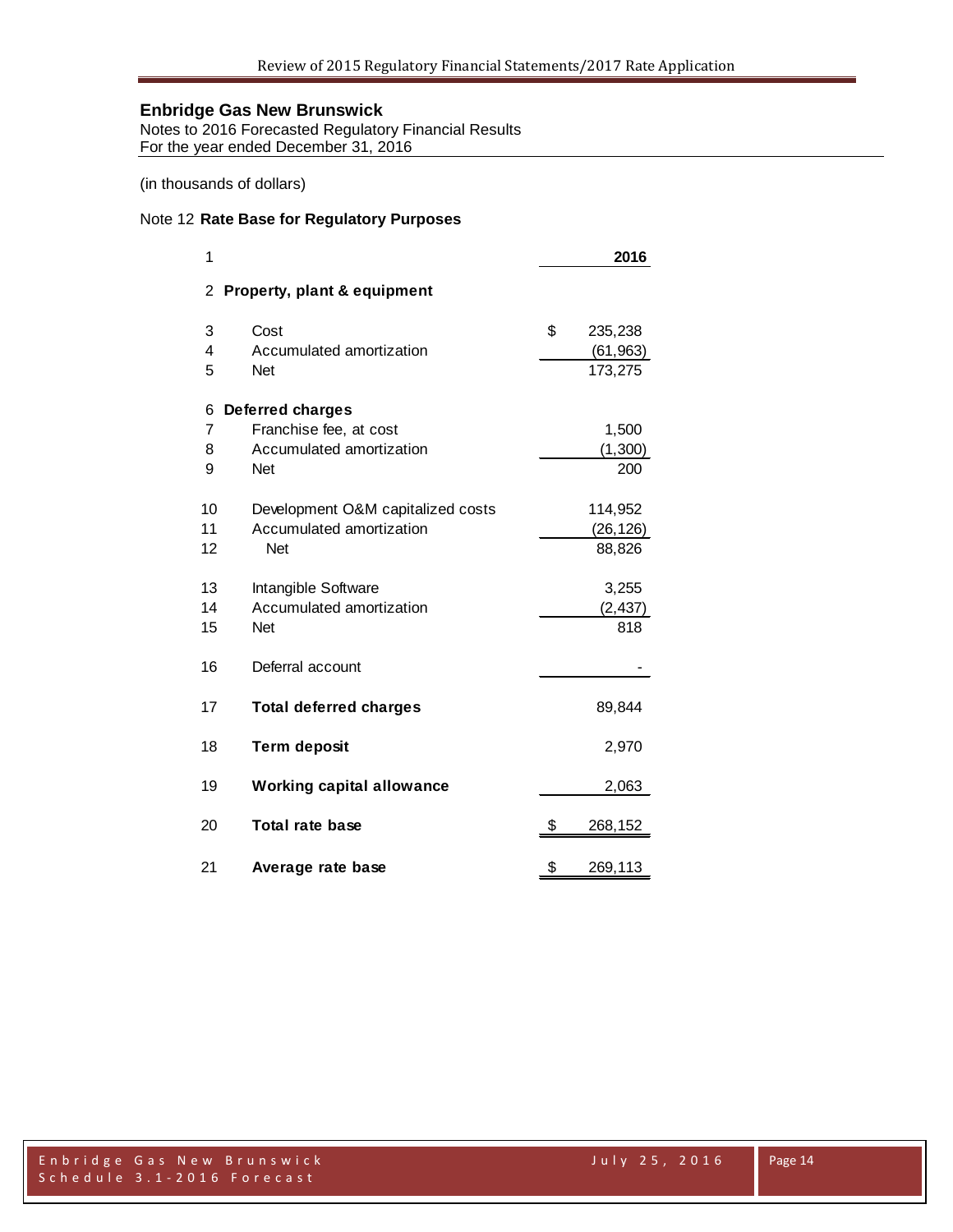Notes to 2016 Forecasted Regulatory Financial Results For the year ended December 31, 2016

(in thousands of dollars)

#### Note 13 **Capital Structure for Regulatory Purposes**

|   |                              |    | 2016               |
|---|------------------------------|----|--------------------|
|   | 2 Capital structure          |    |                    |
| 4 | 3 Long-term debt<br>Equity   | \$ | 149,500<br>129,032 |
| 5 | Total                        | S. | 278,532            |
| 6 | Capital structure percentage |    |                    |

| 7 Long-term debt | 53.67%              |
|------------------|---------------------|
|                  | 46.33%              |
|                  | 100.00%             |
|                  | 8 Equity<br>9 Total |

#### **Capital structure average percentage for regulatory purposes**

| 11 Long-term debt | 55.00%  |
|-------------------|---------|
| 12 Equity         | 45.00%  |
| 13 Total          | 100.00% |

#### **Weighted cost of capital for regulatory purposes**

| 15 Long-term debt | 2.79% |
|-------------------|-------|
| 16 Equity         | 4.91% |
| 17 Total          | 7.70% |